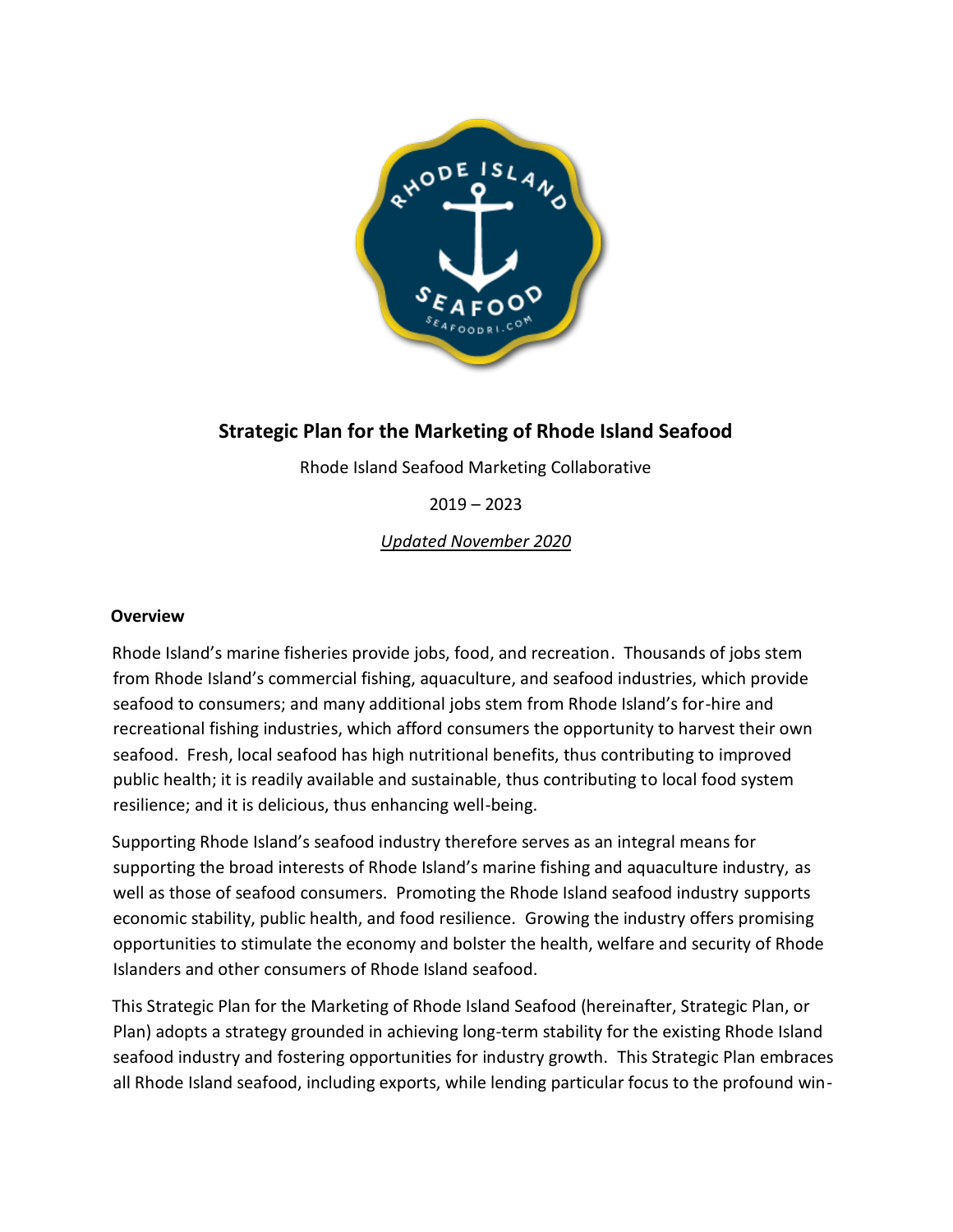win opportunities associated with the sale and consumption of Rhode Island seafood in Rhode Island. A central platform of this Strategic Plan is Rhode Island's diverse, and fluctuating, seafood portfolio, which offers an appealing complement to consistent supply chains.

Rhode Island is a small state with a large fishing and seafood industry. Point Judith is the third most valuable commercial fishing port on the East Coast. Newport's Pier 9 supports a stable and productive commercial fleet; Narragansett Bay supports a thriving shellfish industry; and shellfish farms are well-established and expanding in the state's southern coastal ponds and elsewhere in Rhode Island waters.

While certain species such as squid, scallops, and lobsters constitute the highest-value landings in Rhode Island, the long list of additional species landed and grown in the state distinguishes Rhode Island's marine fisheries and enhances their value. Few other states have marine fisheries that are as diversified as Rhode Island. This diversity reflects the availability of a wide mix of species in Rhode Island waters, the waters of southern New England, and neighboring regions – all within range for the Rhode Island fleet. It also reflects the smart business practices of the Rhode Island fishing community, which has built a solid industry based on a blended, mixed-use fishery.

Against this backdrop, the Rhode Island marine fishing and seafood industry is well positioned to not only withstand climate-induced shifts in species availability, and the recent pandemicinduced disruption of traditional supply chains, but to capitalize on them. In many ways, Rhode Island is a bellwether for the future growth of U.S. fisheries, in the face of such challenges.

Like other states, the Rhode Island industry faces the need to adjust to declines in historically important fisheries, such as lobsters and cod, upticks in non-traditional fisheries, such as Jonah crab, and fluctuations in the availability of stocks such as summer flounder, black sea bass, and striped bass. While landings of squid, scup, scallops, and hard clams have been generally stable and provide a reliable source of fresh local seafood year-round, landings of other species tend to fluctuate. The Rhode Island fishing community understands that shifts in species availability and catch caps are the result of a dynamic ecosystem, a changing climate, and a sustainable fishery management system, and thanks to the state's diverse seafood portfolio, the industry is well positioned to accommodate such fluctuations.

However, like many U.S. consumers, Rhode Island seafood consumers are generally unaware of the variability associated with local seafood production, and how and where their seafood is sourced. This largely explains why seafood imports, which tend to rely upon consistent supply chains of specific species from foreign markets, typically eclipse local seafood products in local markets.

Accordingly, a key tenant of this Strategic Plan is to promote increased consumer awareness regarding the nature and availability of Rhode Island's diverse seafood portfolio, leading to increased consumer demand that better aligns with fluctuations in local seafood production. In other words: aligning flexible supply with flexible demand. Increased consumer awareness and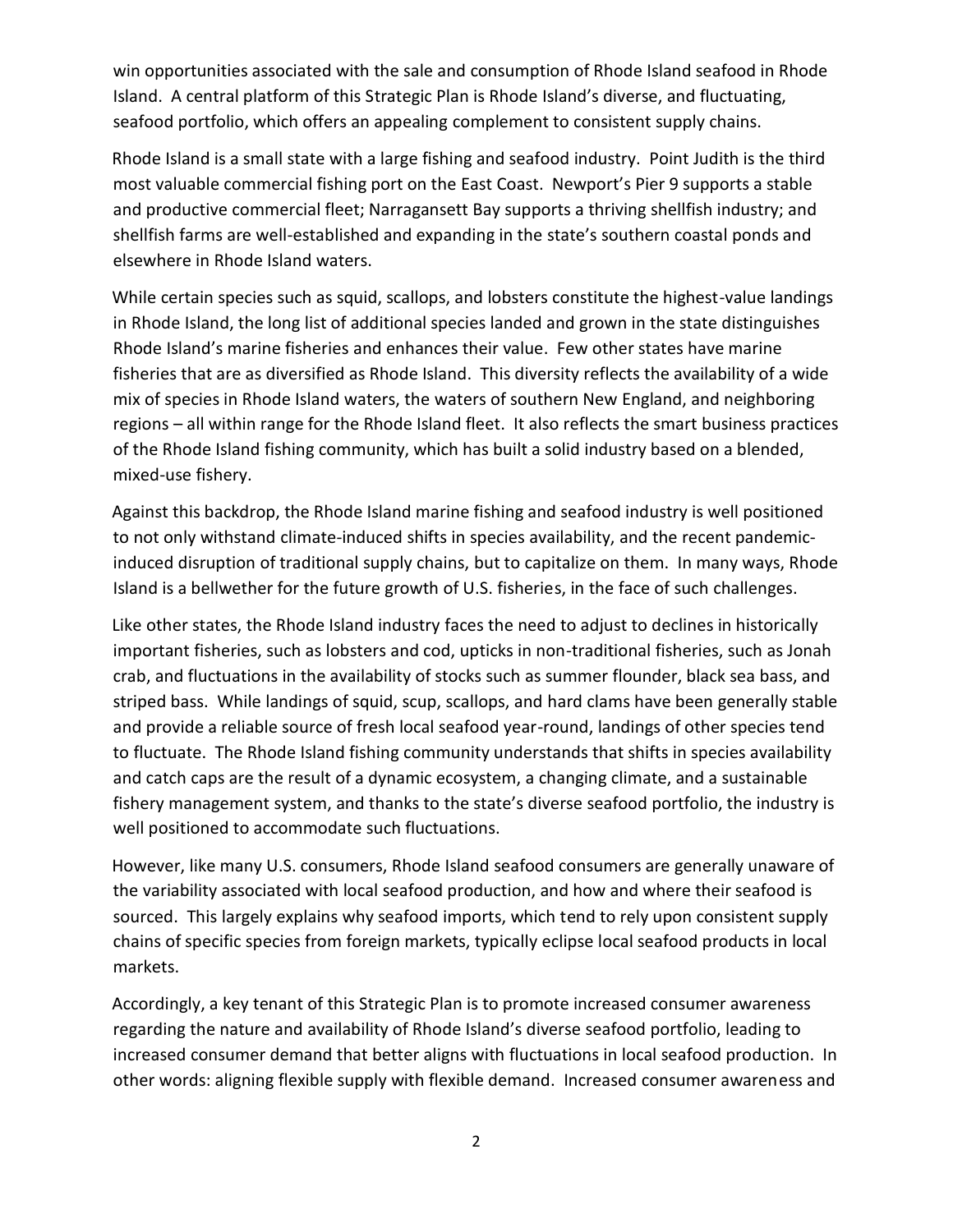demand give rise to industry stability and growth; and the grounding of such stability and growth in a fluctuating and flexible local seafood system offers huge promise for long-term economic and public health benefits.

In 2020, the Rhode Island commercial fishing and seafood industries were severely impacted by the COVID-19 crisis. One immediate effect was the sudden breakdown in traditional seafood supply chains and markets. That breakdown exposed vulnerabilities and insecurities associated with local seafood production grown dependent on complex out-of-state seafood purchasing and distribution systems, as well as local consumer access to seafood, grown dependent on those same systems. When those systems collapsed, as they did at the outset of the crisis, local harvesters and wholesalers lost their ability to sell, and local consumers lost their ability to purchase – even though local product remained readily available.

The COVID-19 crisis thus called attention to the importance of establishing shorter, local, more sustainable seafood supply chains and markets to buffer the impacts associated with reliance on traditional systems, while garnering the full benefits associated with local seafood. Those principles, already embodied in this Strategic Plan, emerged as being core drivers to help the industry recover and rebuild.

In response to the crisis, and in keeping with the priorities set forth in this Plan, the Rhode Island Department of Environmental Management, in coordination with the Rhode Island Department of Health, enacted a new Direct Sale Dealer License, enabling commercial harvesters to sell certain species directly to consumers and retailers. DEM, the Commercial Fisheries Center of Rhode Island, the Rhode Island Food Policy Council, Eating With the Ecosystem, and other partners also launched several other initiatives, all aimed at helping the Rhode Island seafood industry to regain its footing and adjust to new challenges and realities, and seize upon new opportunities -- all relating to key strategies set forth in this Plan.

The upshot is that this Plan, emanating from and reflecting the broad interests of the Rhode Island commercial fishing and seafood industry, has already proved to be a springboard for action in support of those interests. Its ongoing refinement and implementation offer promising opportunities for further industry growth.

#### **Vectors**

The vectors of Rhode Island seafood addressed by this Plan are threefold:

- Rhode Island seafood sold in Rhode Island to Rhode Island seafood consumers
	- By Rhode Island retail establishments
		- Via Rhode Island dealers/wholesalers and commercial harvesters
	- By Rhode Island commercial harvesters
		- Via direct sales
- Rhode Island seafood exported and sold outside of Rhode Island to seafood consumers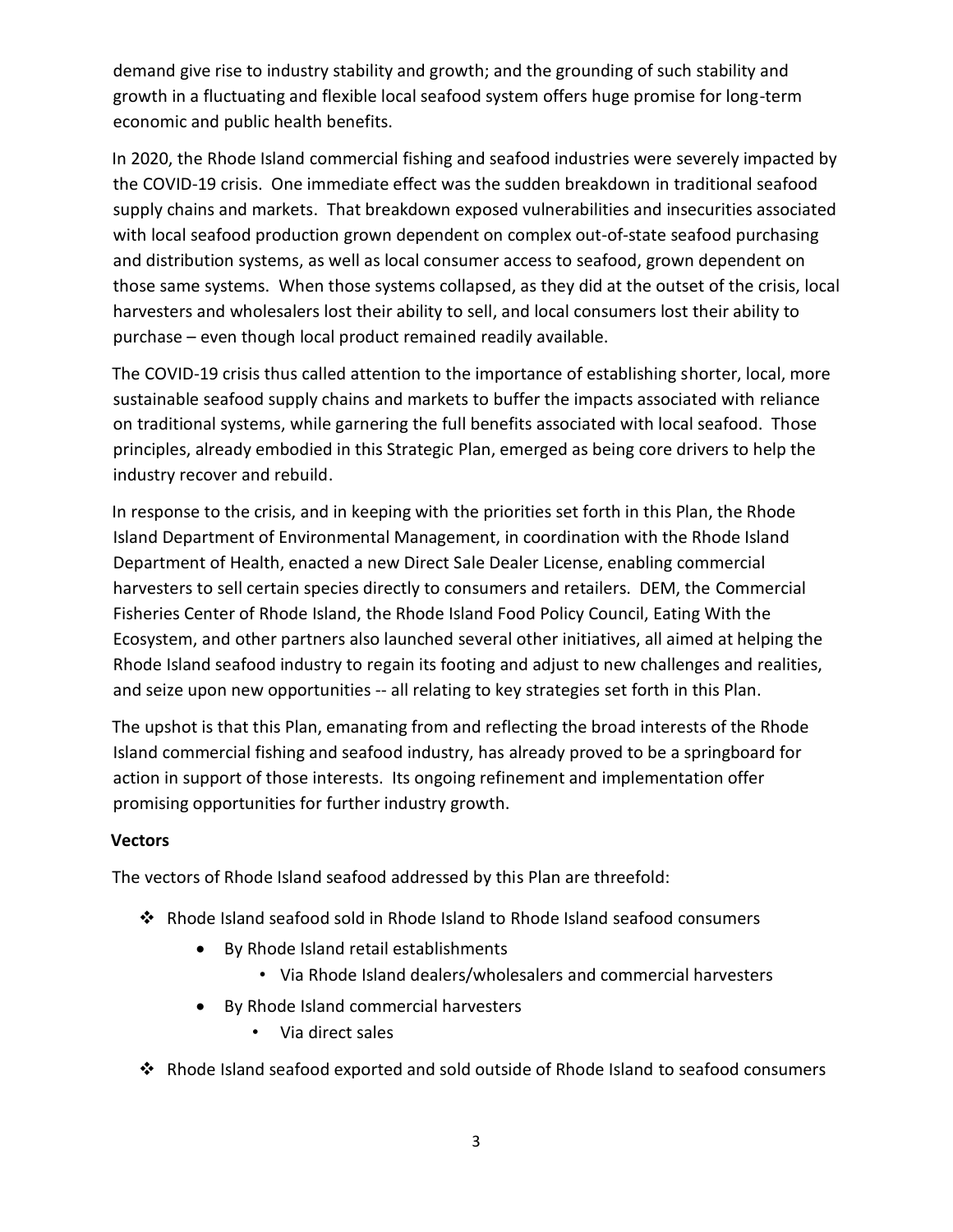- By Rhode Island dealers/wholesalers
- Rhode Island seafood harvested directly (recreationally) by seafood consumers
	- From Rhode Island-based for-hire vessels
	- From Rhode Island shores or Rhode Island-based private vessels

## **Plan Development and Consistency**

This Strategic Plan was developed and adopted in 2019, and updated in 2020, by the Rhode Island Seafood Marketing Collaborative, established pursuant to Chapter 20-38 of the Rhode Island General Laws. The Collaborative involves all key sectors of the Rhode Island commercial fishing, aquaculture and seafood industries, along with leaders from state government and academia; key partners include several non-governmental organizations and the Rhode Island Food Policy Council. The Plan stems from the insights and experience gained, and groundwork laid, by the Collaborative over the past several years, via close coordination with partners and stakeholders.

This Strategic Plan complements and builds upon the Rhode Island Food Strategy, *Relish Rhody,* adopted by Governor Raimondo in 2017. That statewide food plan is organized around three core themes – Health & Access; Economic Development; and Environment & Resiliency -- and five integrated focus areas, which include (1) preserving and growing agriculture and fisheries industries and in Rhode Island, and (2) sustaining and creating markets for Rhode Island food and beverage products. Marine fisheries, aquaculture, and seafood serve as core elements of the statewide food plan. Buoyed by largely consistent goals and objectives, the development and implementation of this Plan will continue to be closely coordinated with the statewide food plan, in a mutually reinforcing way. While Rhode Island seafood has certain attributes that render it unique from other types of fresh local food, it also has a lot in common and stands to benefit from a synergistic approach to marketing and promotion.

This Strategic Plan also aims to advance the seafood marketing tactics set forth by the *Rhode Island Commercial Fisheries Blueprint for Resilience*, adopted in 2018 via the grassroots Resilient Fisheries RI Project.

Broadly, this Strategic Plan builds on the myriad of ongoing efforts in Rhode Island to sustainably manage Rhode Island's marine fisheries, support Rhode Island's fishing and seafood industries, and protect and promote public health.

#### **Plan Implementation and Support**

The Rhode Island Seafood Marketing Collaborative will implement this Plan by developing targeted work plans that reflect top strategic priorities identified herein, and operationalizing those work plans through partnerships, in accordance with available resources. While this Plan offers enormous promise for economic growth and improved public health, its implementation and impact depend on sufficient funding. To date, the Collaborative and the Rhode Island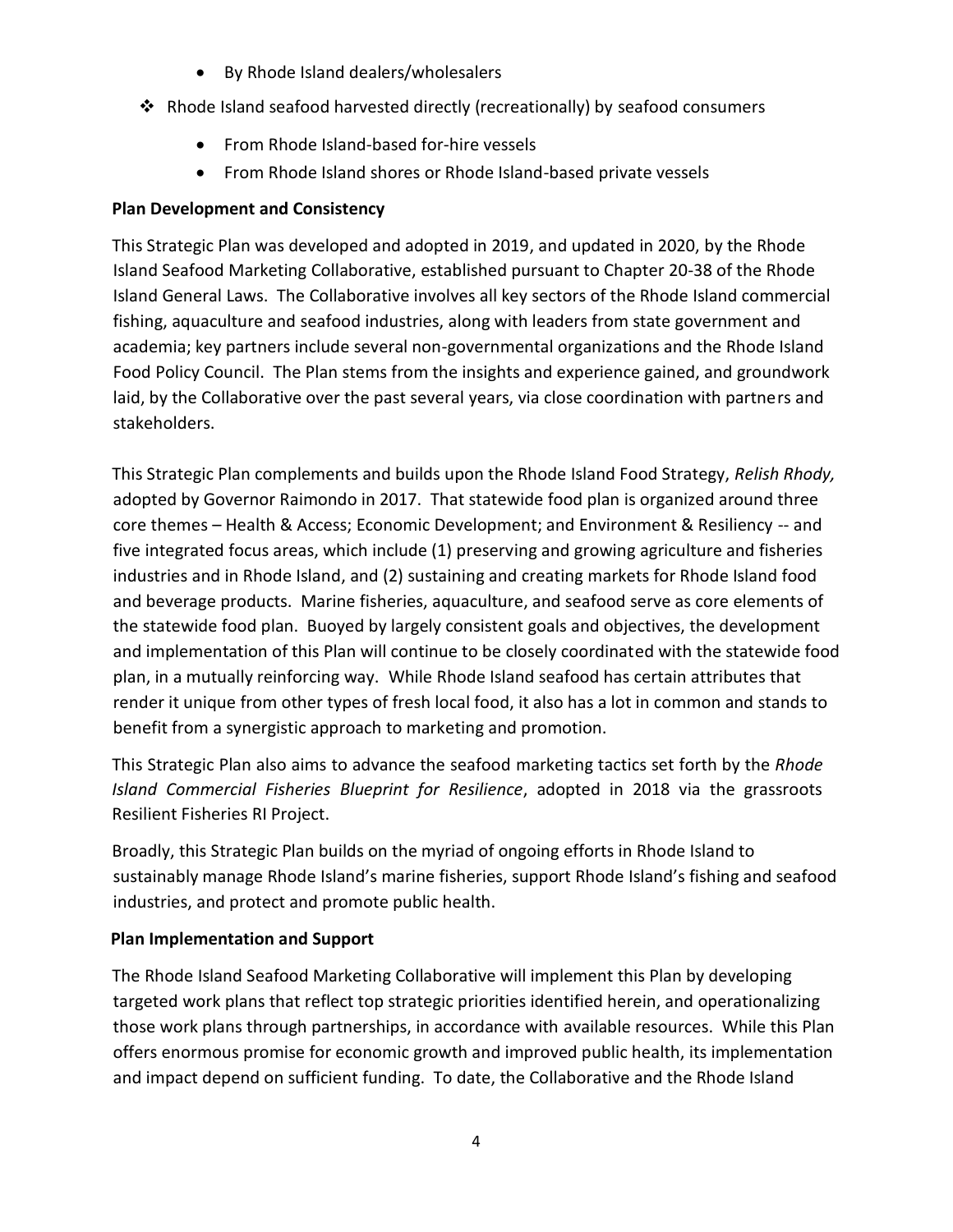Department of Environmental Management have relied upon a modest annual appropriation of \$20K from the Local Agriculture and Seafood Act Grants Program to promote Rhode Island seafood. The results have been impressive, though limited in scope and impact due to the thinness of funding. Achieving the goals, objectives, and strategies set forth in this Plan will require additional financial resources above and beyond those that have been provided to date. Thus, a top priority of this Plan is to assess the funding requirements needed to support the key objectives of this Plan, and to pursue funding opportunities to meet those needs.

#### **Summary**

This Strategic Plan is both comprehensive and focused. In the broadest sense, this Plan addresses the sustainability, accessibility, value, quality, diversity, quantity, and affordability of Rhode Island seafood. In a more targeted sense, it offers a roadmap for steering forward a range of interrelated initiatives focused primarily on: (1) educating Rhode Island seafood consumers regarding the nature and availability of Rhode Island's diverse array of seafood products landed at Rhode Island ports and grown in Rhode Island waters; (2) partnering with seafood harvesters, dealers and retailers throughout the state to provide increased access to Rhode Island seafood products; and (3) providing a platform for existing and new businesses to seize upon the opportunities afforded by increased consumer awareness and demand for Rhode Island seafood products.

The expected outcomes of this Plan are: (1) an increase in value for Rhode Island seafood products, based on an increased willingness-to-pay or substitute; (2) a shift in market preference for Rhode Island seafood products over imported seafood products; and (3) a more sustainable and healthy Rhode Island seafood system that is aligned with the state's and region's sustainability and economic development goals.

The implementation of this Plan will require ongoing collaboration with the many partners and stakeholder groups who participate in and contribute to Rhode Island's seafood sector. The foundation for this collaboration is already in place and will continue to be cultivated and supported. The implementation of this Plan will also require sufficient financial resources.

#### **Plan Framework**

The framework of this Strategic Plan includes the following six components: Mission; Overarching Goals; Key Objectives; General Strategies, Specific Initiatives; and Metrics.

#### **Mission:**

 $\triangleright$  Promote and support Rhode Island seafood and the Rhode Island seafood industry.

#### **Overarching Goals**:

 $\triangleright$  Economic stability and growth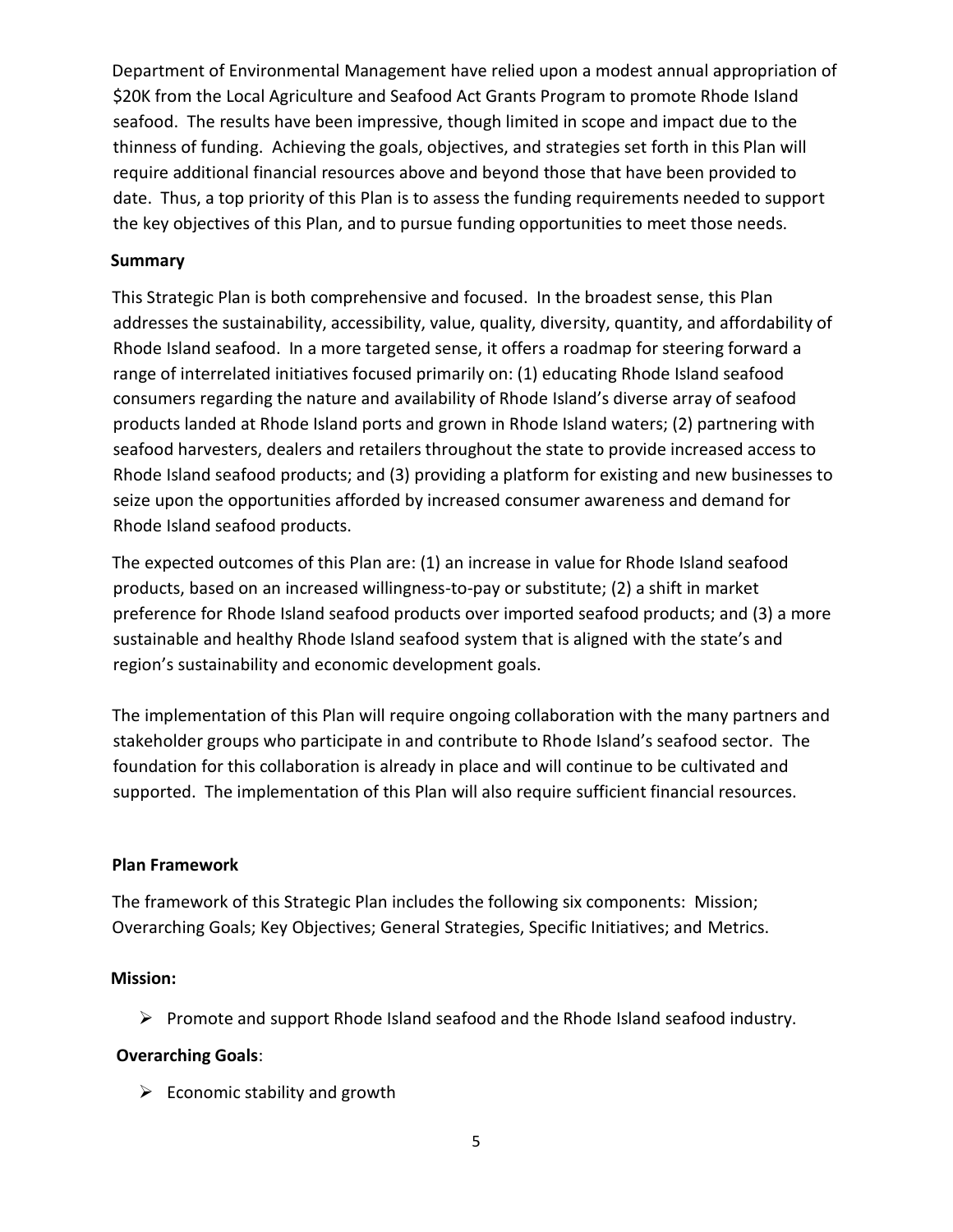- ❖ Sustain and grow Rhode Island's seafood-based economy.
- $\clubsuit$  Spur the U.S. seafood-based economy via Rhode Island's contributions thereto.
- $\triangleright$  Public health and food security
	- Sustain and improve public health and welfare, in Rhode Island and throughout the U.S., via increased consumption of healthful Rhode Island seafood.

#### **Key Objectives**:

- $\triangleright$  Optimize opportunities to sustainably grow, harvest and land in Rhode Island a diverse range of marine fishery resources.\*
- $\triangleright$  Enhance awareness of and demand for Rhode Island seafood.
- $\triangleright$  Support opportunities for existing and new Rhode Island businesses to sell Rhode Island seafood.
- Enhance opportunities for consumers to harvest their own Rhode Island seafood.

### **General Strategies:**

- $\triangleright$  Support sustainable, ecosystem-based fisheries management programs for marine fishery resources in Rhode Island and southern New England; equitable and reasonable access to those resources by the Rhode Island fishing community; and a robust and diversified Rhode Island fishing industry.\*
- $\triangleright$  Support the growth of in-state marketing opportunities by increasing consumer awareness of and access to Rhode Island seafood, giving rise to increased consumer demand and increased willingness to pay or substitute, with associated public health benefits.
	- $\cdot \cdot$  Tailor consumer awareness (education) initiatives to align with the availability and diversity of fresh Rhode Island seafood products.
	- Focus consumer awareness initiatives on identifiable/traceable Rhode Island seafood products -- to boost consumer confidence regarding the nature and source of their seafood, and to enable consumers to make choices that reflect their interests in supporting Rhode Island fishermen and farmers, and in eating well.
	- Focus consumer awareness initiatives on Rhode Island seafood products that are recommended as healthy choices.

\* While these elements are central to the overall success of this Strategic Plan, and are thus included herein as reference, their implementation generally falls outside the purview of the Collaborative.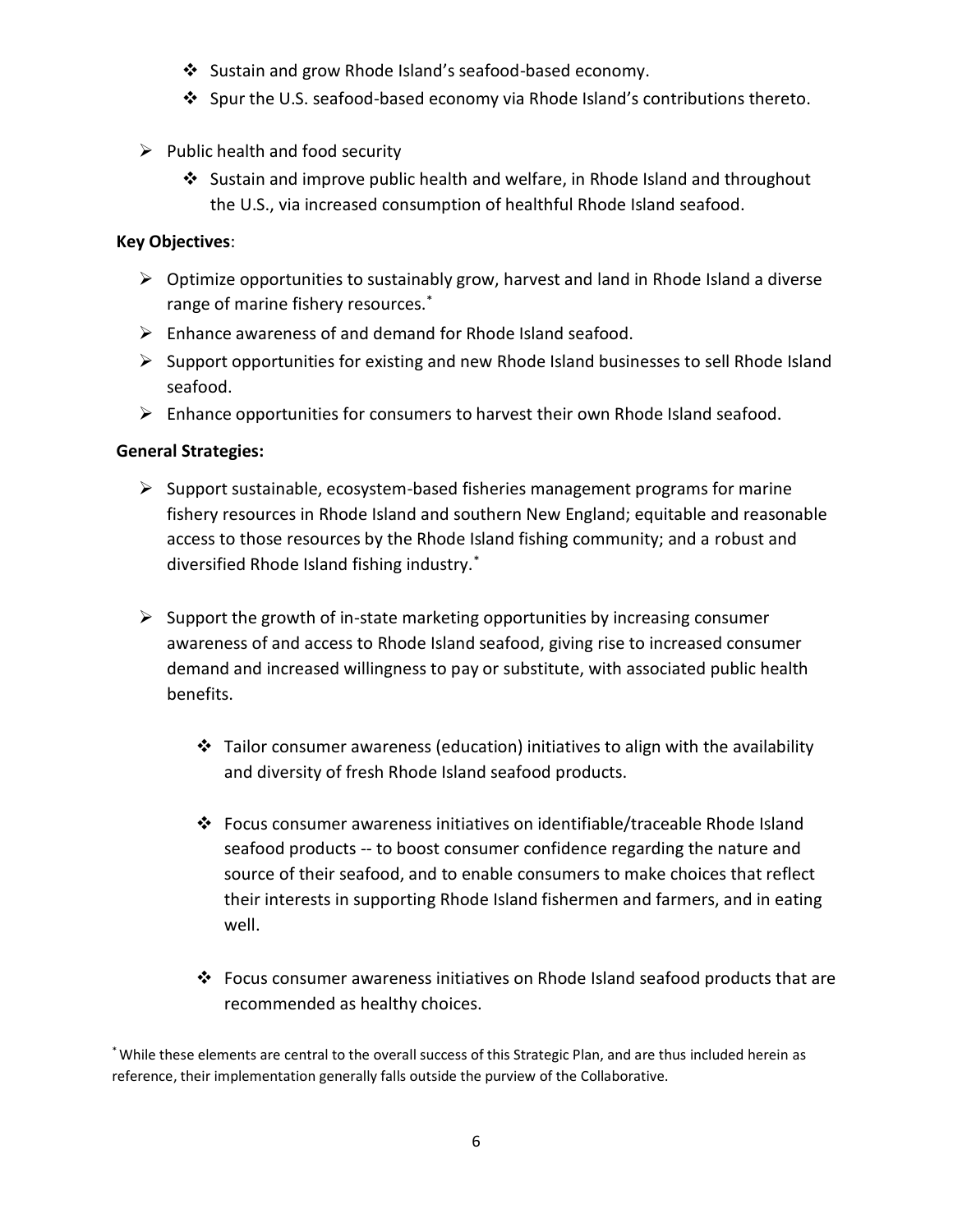- Expand access by institutions (e.g., schools, hospitals) and low/moderate-income consumers to high-quality, healthy, low/moderate-cost Rhode Island seafood products, in the form of economically viable, healthy substitutes for other foods.
- $\triangleright$  Support Rhode Island seafood dealers/wholesalers who export Rhode Island seafood products to meet out-of-state demand, in accordance with their business interests.

### **Specific Initiatives:**

- $\triangleright$  Refine the Rhode Island Seafood Logo to improve its use for the reliable identification ("branding") of Rhode Island seafood products in the marketplace. Focus adjustments to the logo on better alignment of retailer and consumer interests in identifying and accessing Rhode Island seafood products, better representation of Rhode Island seafood product attributes, and coordination of the logo design with an integrated suite of Rhode Island food brands/marks. Refine logo compliance guidelines based on use of SAFIS dealer reporting records to verify source and species.
- $\triangleright$  Administer a comprehensive, integrated communications/marketing campaign that includes a robust *SeafoodRI* website and use of all forms of media outreach – social, earned, and paid; digital, electronic and print – to promote Rhode Island seafood, with a primary focus on "brand" awareness, appeal, and availability.
- $\triangleright$  Support further development and promote wide use of the Fish Line phone app as a tool for connecting RI seafood consumers with RI sellers of seafood, and vice versa.
- $\triangleright$  Promote retail establishments that feature Rhode Island seafood products. Provide point-of-sale promotional support to these retail establishments via distribution of information and promotional materials pertaining to Rhode Island seafood – e.g., tent cards and placemats for tables at restaurants, ice picks for display cases at retail markets, etc. Provide other marketing/communications support, as needed, to these retail establishments to enhance consumer awareness.
- $\triangleright$  Identify supply-chain barriers inhibiting the growth in the number of retail establishments that feature Rhode Island seafood products and develop solutions to those barriers that encourage sourcing/selling Rhode Island seafood products.
- $\triangleright$  Provide consumers with point-of-sale information about Rhode Island seafood products – e.g., how to choose; how to handle and store; how to cook; nutritional information; how/why buying Rhode Island seafood helps to support the Rhode Island fishing community and is consistent with sustainable fisheries management; and how/why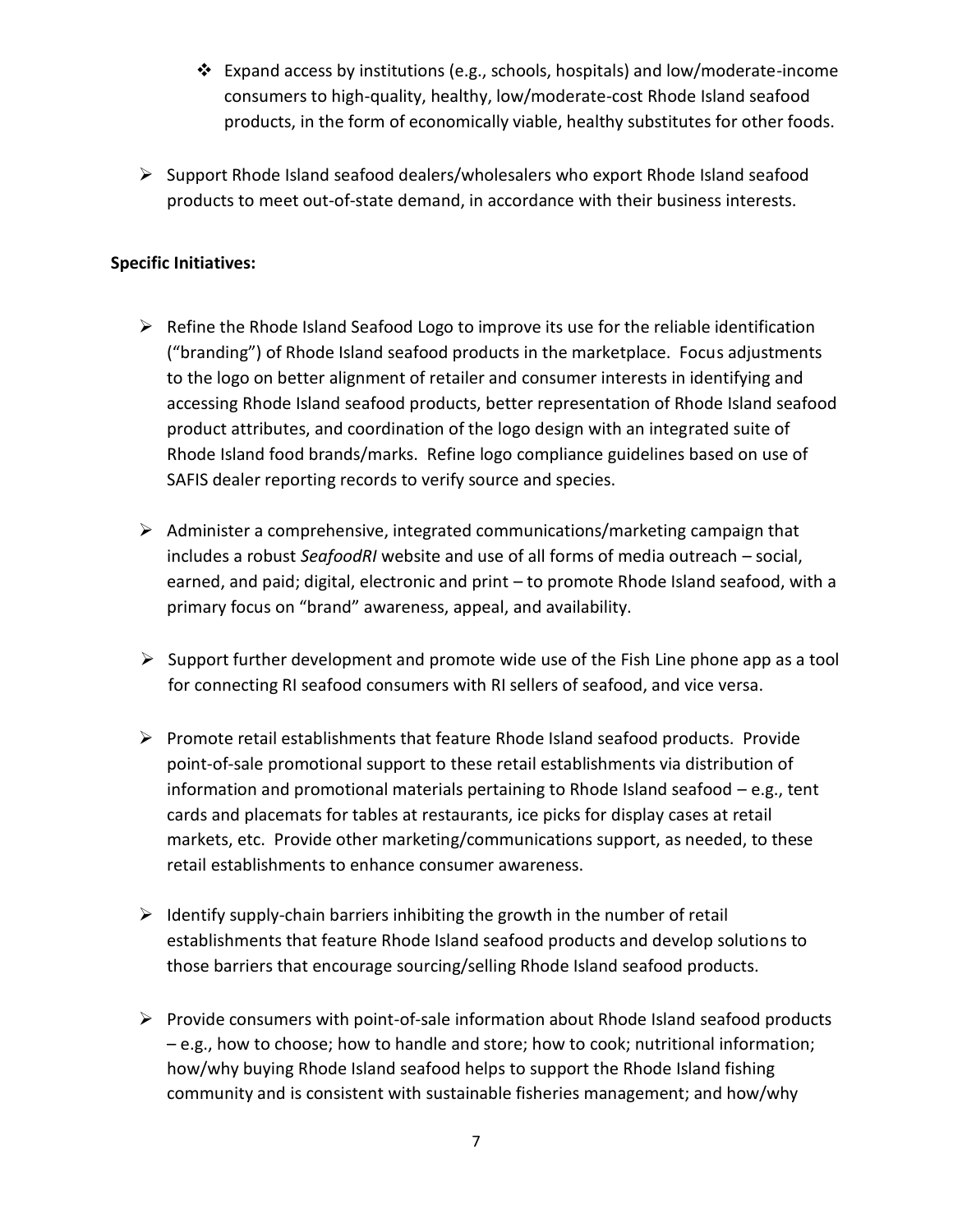buying Rhode Island seafood connects with enhanced food quality, food safety, and food system resilience.

- $\triangleright$  Provide consumers and retailers with online access to aggregated weekly Rhode Island commercial landings data, by species, drawn from the SAFIS dealer reporting program administered by the Rhode Island Department of Environmental Management's Division of Marine Fisheries – while being mindful of the need to protect confidential information.
- $\triangleright$  Promote and participate in Rhode Island seafood festivals and related events.
- $\triangleright$  Conduct special programs that feature select sectors of the Rhode Island seafood industry – e.g., Quahog Week.
- $\triangleright$  Provide technical, financial, and regulatory assistance to businesses, existing and new, seeking to capitalize on opportunities associated with Rhode Island seafood – e.g., LASA Grant Program, Fish Forward Program, inter-agency coordination, centralized/regional distribution hubs, etc.
- $\triangleright$  Refine and support clear pathways for Rhode Island commercial harvesters to provide Rhode Island seafood to Rhode Island seafood consumers; in so doing, enhance access to Rhode Island seafood by Rhode Island seafood consumers.
	- $\clubsuit$  Optimize direct-sales opportunities by commercial harvesters, while being mindful of the importance of maintaining full accountability for landings, upholding appropriate food-safety standards, and considering impacts to established, licensed wholesalers. Such opportunities include:
		- o Dockside (off-the-boat) sales of certain finfish and live lobsters, crabs, and whelks, to consumers and retailers, via the Direct Sale Dealer License
		- o The transportation and sale of live lobsters, crabs, and whelks, to consumers and retailers, via the Direct Sale Dealer License.
		- o Sales to consumers at farmer's markets via a Peddler's License.
	- $\cdot$  Support business models that meet the mutual needs and interests of those who harvest Rhode Island seafood, and those who process, market and sell Rhode Island seafood to Rhode Island seafood consumers.
	- Provide guidance and assistance to commercial harvesters seeking to become licensed wholesalers and achieve full vertical integration with regard to all components of the seafood supply chain (i.e., harvest, process, transport and sale).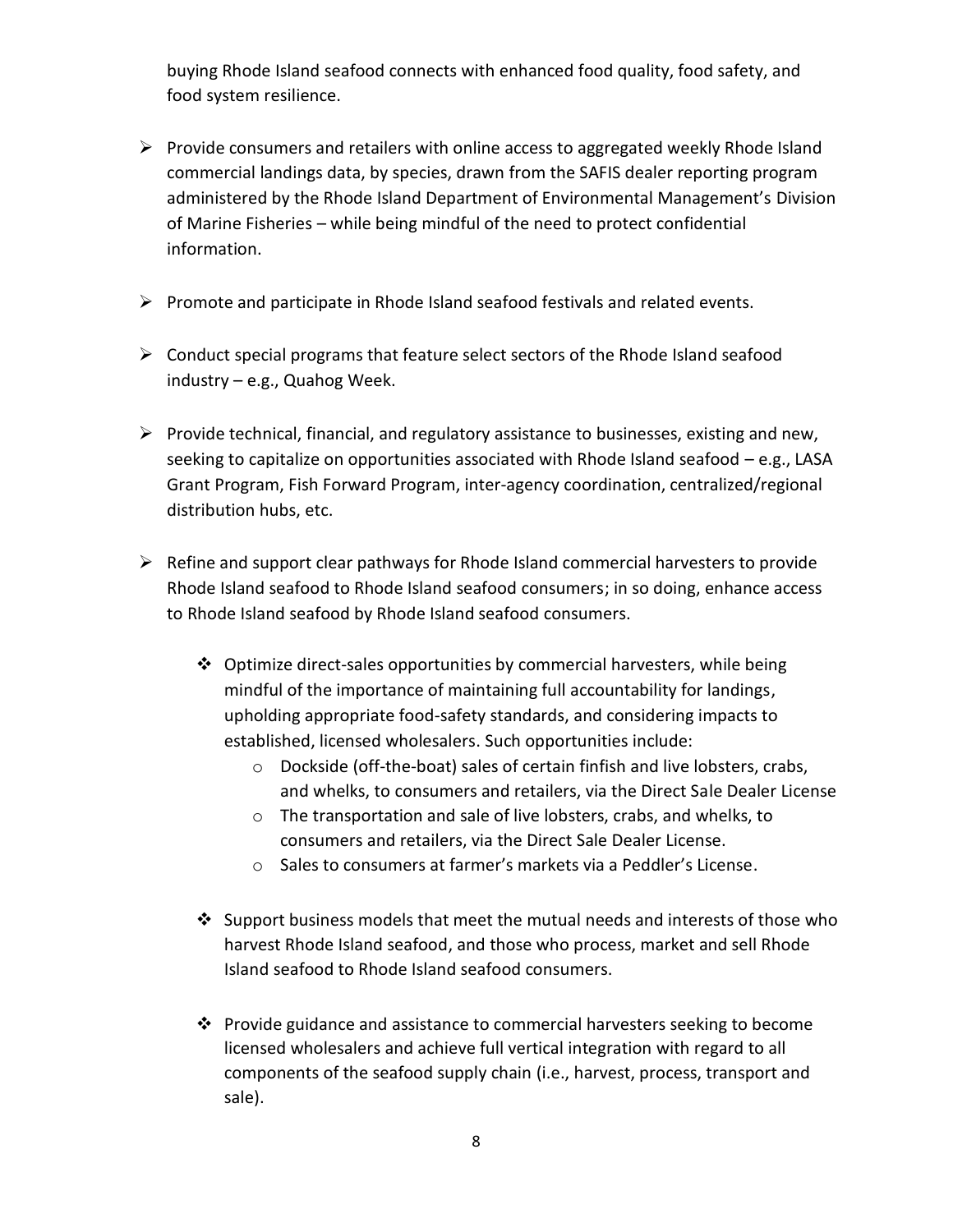- $\triangle$  Explore the potential for aggregators existing and new to better marshal the distribution of Rhode Island seafood via local cooperatives, communitysupported fisheries programs, etc. The cooperative model, where resources are pooled in order to secure a facility and meet wholesale licensing requirements, holds particular promise for harvesters and local communities whose needs and interests are not being met by status quo business models.
- $\triangleright$  Support initiatives that connect local institutional buyers (e.g., schools, hospitals, universities) to Rhode Island seafood products by increasing awareness, availability, and price-competitiveness in existing supply chains.
- $\triangleright$  Support new approaches for marketing underutilized species.
- $\triangleright$  Enhance opportunities for consumers to harvest their own Rhode Island seafood, coupled with the enjoyment of the outdoor recreational experience, by:
	- **Promoting recreational harvest opportunities in Rhode Island and providing the** recreational fishing community with promotional information to enhance fisheras-consumer appreciation of Rhode Island seafood – e.g., what's available, what's good eating; how to harvest; how to safely handle and store; how to cook; nutritional information, etc.
	- Promoting Rhode Island's for-hire industry and local catch attractiveness; providing promotional information for for-hire customers on what's good eating; how to safely handle and store; how to cook; nutritional information, etc.; and developing and implementing a pilot Hook-It-And-Cook-It Program, while being mindful of the importance of upholding appropriate food-safety standards.
- $\triangleright$  Assess funding requirements needed to support priority elements of this Plan, and pursue funding opportunities aimed at achieving stable, long-term programmatic support.
	- Seek initial funding support to seed and advance initial program implementation.
	- $\cdot$  Identify and apply for dedicated public and private sector funding, aligned with key objectives of this Plan, to enable long-term programmatic support.
- $\triangleright$  Consider a legislative proposal to update the enabling statute governing the Rhode Island Seafood Collaborative, particularly with regard to expanding membership to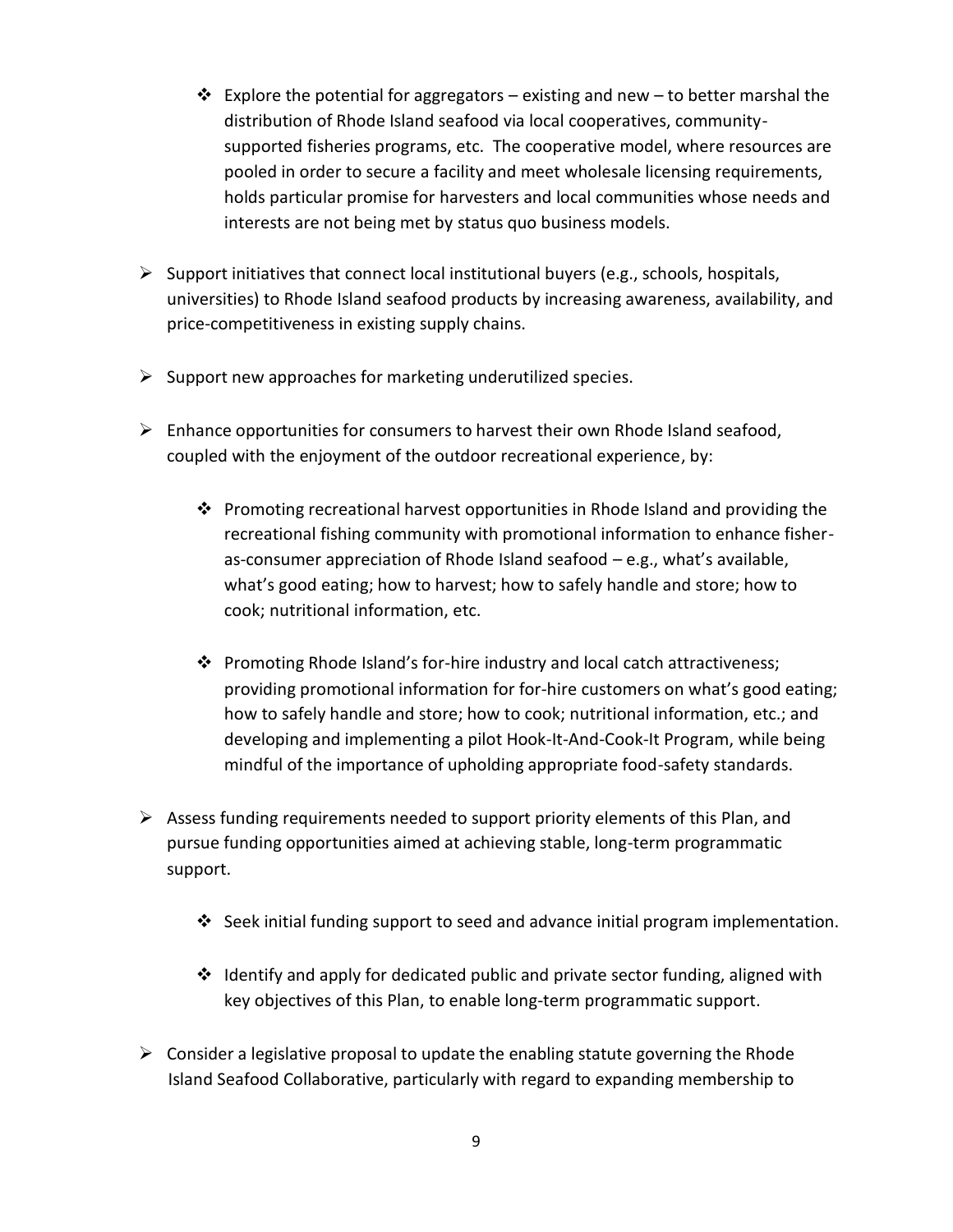include representatives from key non-governmental organizations dedicated to advancing the mission of the Collaborative.

- $\triangleright$  Develop and implement protocols for measuring the success of this Strategic Plan, drawing chiefly upon the metrics set forth herein.
- $\triangleright$  Develop a research agenda aimed at informing the advancement of the goals, objectives and strategies of this Plan, and lend support to research proposals that are consistent with that agenda.

#### **Metrics**:

- General:
	- Jobs and income associated with Rhode Island's commercial fishing and seafood industry.
	- Sales, value of sales, and consumption of Rhode Island seafood products in Rhode Island, and outside the state.
- $\triangleright$  Targeted:
	- The direct impact of this Plan's education/awareness/branding program in Rhode Island will be measured at the 3- and 5-year marks through follow-up consumer awareness surveys that can be compared with the results from the University of Rhode Island's (baseline) 2018 seafood consumer survey.
	- The impacts of efforts to increase opportunities for new and existing businesses to sell Rhode Island seafood will be measured on an ongoing basis by the total number of retail establishments featuring Rhode Island seafood products annually; the total number of establishments utilizing the Rhode Island Seafood Logo and related promotional materials annually; the total number of establishments participating in seafood promotional events, such as Quahog Week, annually; and the total number of institutional buyers who are participating in "buying Rhode Island" seafood efforts annually.
	- The economic impact of local marketing and promotion will be assessed by comparing sales of Rhode Island seafood, and the value of those sales, before and after marketing and promotional activities are undertaken. Given the breadth of the Rhode Island seafood supply chain, and the primary focus of marketing and promotional activities on in-state sales, assessing impacts will need to be done via targeted analyses of specific species and changes in sales and value associated with those species.
	- The impact of local marketing and promotion on local food security will be assessed by comparing consumption of Rhode Island seafood by Rhode Island